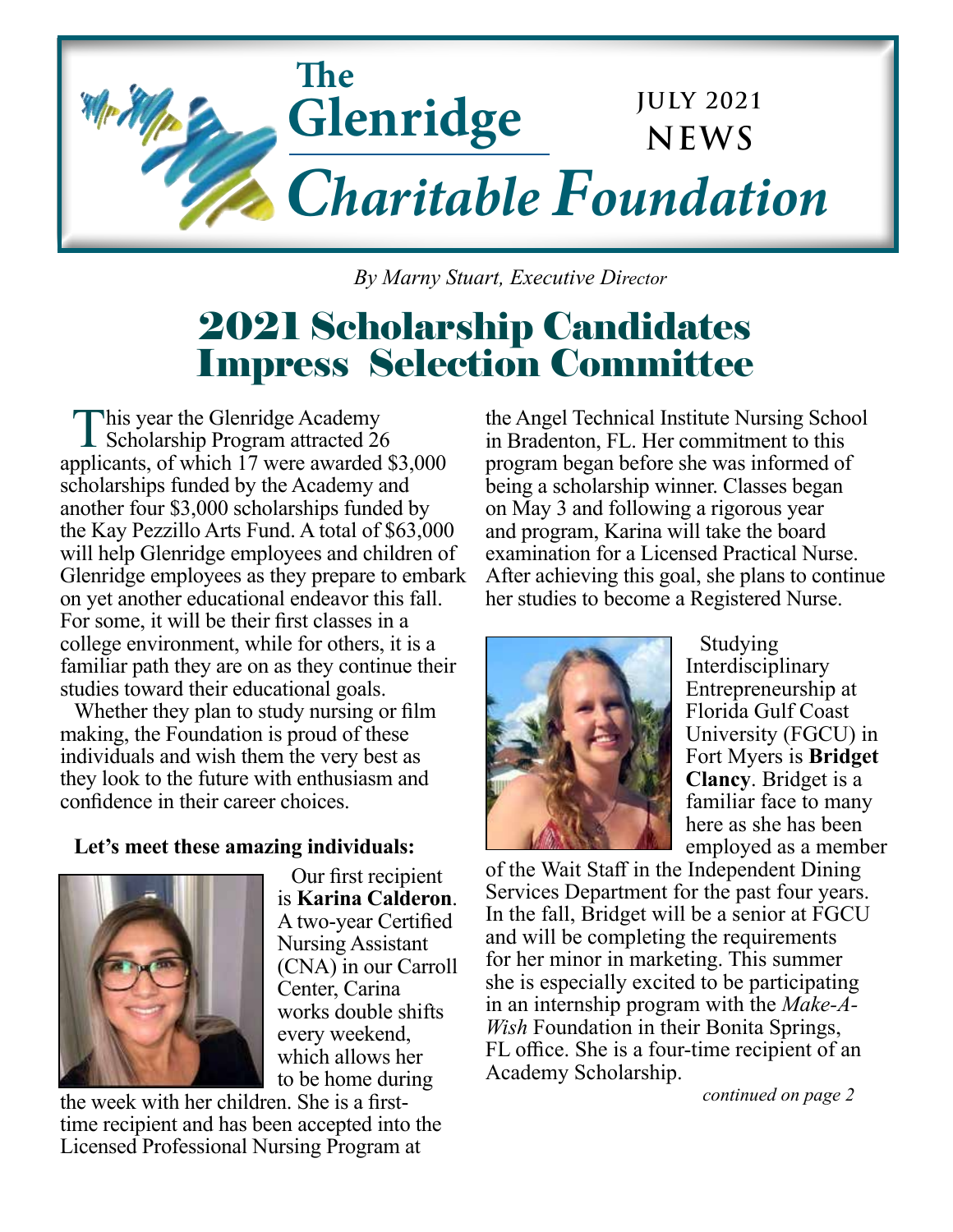

A recent graduate of the University of Central Florida in Orlando with a BSBA degree in Integrated Business, **Channing Egrie** plans to attend Florida Gulf Coast University this fall to pursue an MBA

in Data Analytics. Following the completion of her MBA program, she would like to continue her education and earn a Juris Doctor degree. While attending the University of Central Florida, Channing was the winner of the Entrepreneurship Competition for Business through the creation of a professional presentation that utilized more than 15 best business practices. She was also on the Dean's List several times during her years there. Channing has been a long-term Glenridge employee, having worked in the Independent Dining Services Department for the last seven years and is a four-time scholarship winner.



Sous Chef Carlos Escobar couldn't be prouder of his daughters, Gabriella and Kayla, both 2021 Academy Scholarship winners. A repeat winner of an Academy Scholarship, **Gabriella Escobar**

earned her B.S. degree in Psychology from the University of Florida in May 2020. She is now a student at Brenau University in Gainesville, GA working toward a Ph.D. in Clinical Psychology. She is a first-generation college graduate and hopes to dispel the profound stigma surrounding mental health and the lack of knowledge regarding mental health issues. To help her achieve her goal, she became heavily involved in teaching and conducting research. She was a research assistant for the Collective Healing for Engagement and Empowering Voices through Research group.

According to Gabriella, her experiences in both teaching and research assistant positions have been very valuable and have provided her with essential skills that will help her continue her educational journey.



A second-time recipient of an Academy Scholarship is **Kayla Escobar.**  She is studying Environmental & Natural Resources at Clemson University in SC with the aspiration of someday becoming

an environmental lawyer. Her passion for the environment began in high school when she organized her first beach clean-up. Since that time, she has been involved in beach, park and campus cleanups, and reducing her own consumption and waste involving non-recyclable products. She has dedicated her time and efforts to implementing green initiatives within her sorority, Delta Zeta. She is also a member of the Solid Green Student Club, which focuses on making Clemson's campus and community more environmentally friendly.



Our next recipient is **Trevor Franko**. He is the son of Garry Franko, our Director of Independent Dining Services. Trevor is a student in the Lutgert College of Business at Florida Gulf Coast University, where he

is studying business and finance. This is his second Academy Scholarship. Trevor's goal is to someday own his own business, specifically in the area of water-related careers on the ocean. Trevor believes firmly that you must have a career that interests you, something that you will love to do every day, and something that you are very good at. That is why he would like to utilize his education and apply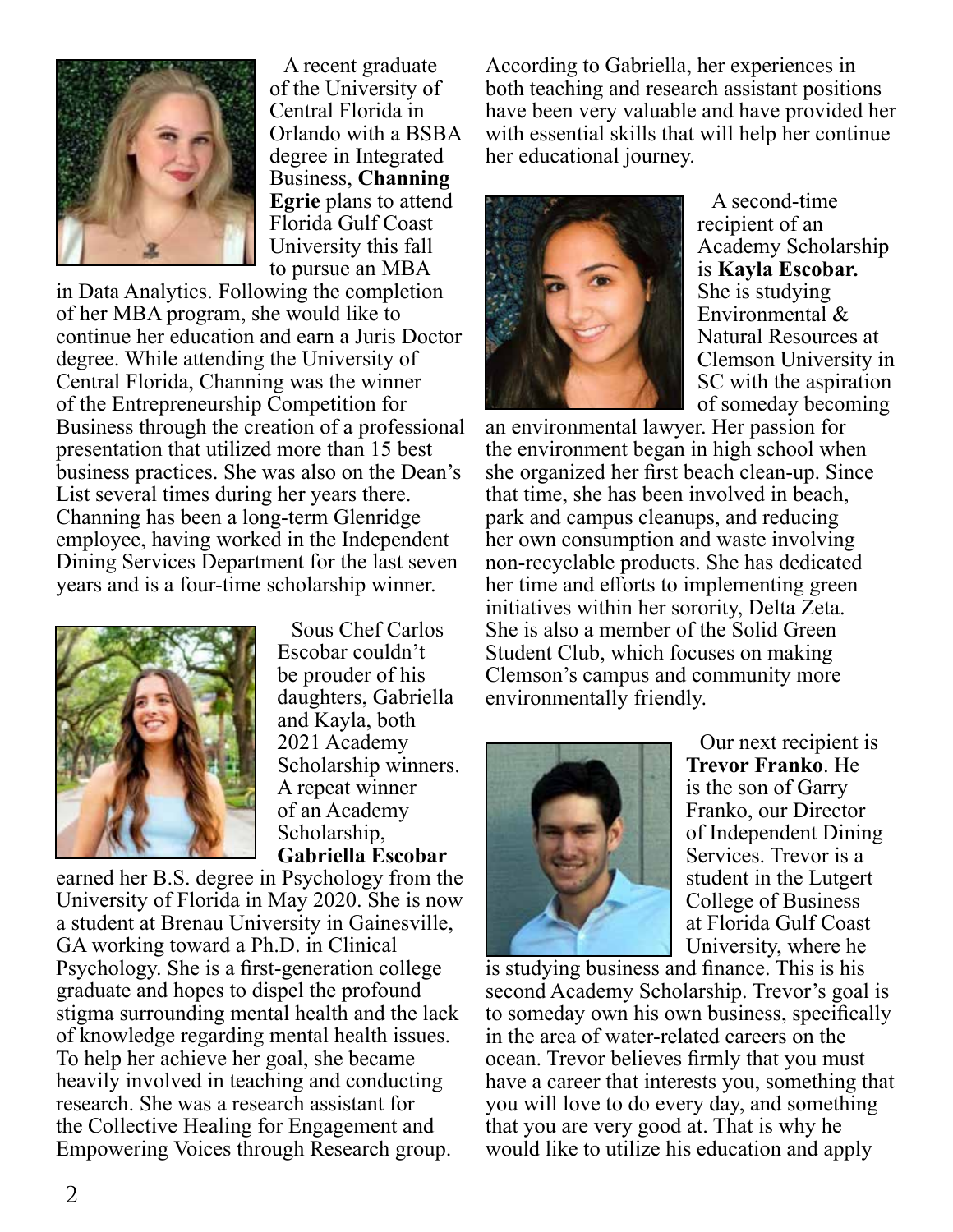it to a business that does all types of ocean related jobs, whether it be boat repair, selling fishing equipment or scuba diving gear, docking boats, etc. as long as the business is on the water.



Hard work and dedication are not new to our employee, **Helen Giannis**. Having been named to the Dean's List at the State College of Florida in Bradenton and recently earning her registered nursing certification,

Helen is not going to stop there. She is a repeat scholarship recipient and has already begun her studies toward a Bachelor of Science degree in Nursing at the State College of Florida. The letter of recommendation written by a college faculty member listed her professional development priorities as – professionalism, leadership, and evidencebased practice. She has displayed those qualities during the five years she has worked for The Glenridge in the Carroll Center.



Repeat winner, **Sachin Pavuluri**, has been awarded an Academy Scholarship all three years he has been employed by The Glenridge as a member of the Wait Staff in the Independent Dining Services Department.

After completing his undergraduate education at the University of Florida in Gainesville, he intends to go to medical school. He would also like to complete an orthopedic residency as well as a sports medicine fellowship to help him achieve his goal of becoming a physician for a professional sports team and owing his own medical practice. To help him prepare for a medical career, he has already interned for a dermatologist, shadowed a fellowship of orthopedic surgeons, and been involved in

medical research. To further prepare himself for running his own medical practice, he is pursuing an economics degree in addition to following the pre-medical pathway.



A first-time recipient of an Academy Scholarship is **Carlye Perrigo**. Carlye has been with The Glenridge for two years and is a Hostess in the Independent Dining

Services Department. She is a recent graduate of Riverview High School, where she was a member of the National Honor Society and Vice President of the Key Club. She also earned an internship with the office of U. S. Congressman, Vern Buchanan. It was after volunteering at Sarasota Memorial Hospital (SMH) for a year that she knew she wanted to become a registered nurse. There she realized how impactful nurses truly are and how their love and passion for their jobs makes a difference in the world today. In the fall, Carlye plans to attend the University of Tennessee in Knoxville, to earn a B.S. degree in Nursing.



A father of four, **Jose Pineda**, works tirelessly here at The Glenridge. He is a Certified Nursing Assistant (CNA) in the Carroll Center, but many Members will recognize his photograph as

he worked countless early morning shifts at the Security Guard House during the pandemic checking individuals in and then working his full shift in the Carroll Center. According to his supervisor, from his first day of employment it was obvious that Jose had something special. He is caring, hardworking, and his attention to detail and care of our Members is top notch. Jose is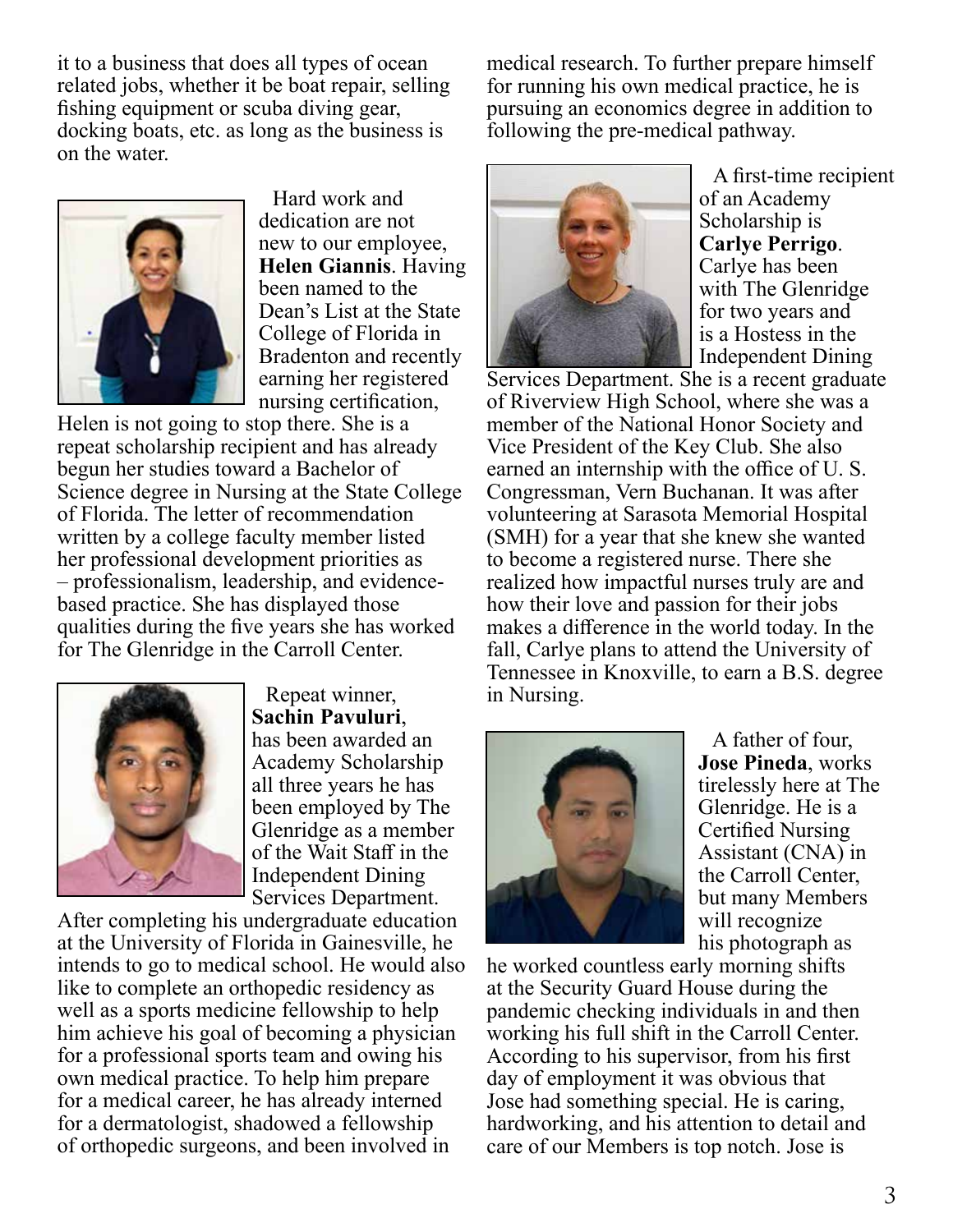currently studying Nursing at the State College of Florida and would like to continue his education to become an Advanced Registered Nurse Practitioner.



**Keely Quinn** is one of those behind-thescenes employees. For the past four years, she has worked in the Independent Dining Services kitchen as a Line Cook. She started her back-to-school adventure around

the same time she came to work here. Her educational goals first took her in the direction of becoming a dental hygienist. However, along the way, she realized that her interest in nursing became stronger and she was able to transfer several credit hours to the nursing program at the State College of Florida in Venice. Keely is a repeat scholarship winner, and, in the fall, she will be enrolled in Level 2 of the Associates of Science in Nursing program. She also plans to fast track the BSN program, getting some extra course work done to obtain her bachelor's degree at the same time she completes the associate's program.



Our next scholarship winner is originally from Cuba. **Isabel Rodriguez-Carmenaty** has been employed as a Registered Nurse in the Carroll Center since August 2020. She is currently enrolled as

a student at South University in Savannah, GA. where she has maintained a 4.0 GPA while working towards a Master of Science in Nursing degree and working full-time for The Glenridge. Her goal is to become an Advanced Practice Registered Nurse. Isabel's supervisor describes her as being smart, kind and hardworking while striving to make every day better for Glenridge Members. The supervisor

also indicated that Isabel is an outstanding employee.



This is the fourth scholarship award for recipient **Anja Rmus**, a member of the Wait Staff in the Independent Dining Services Department, and daughter of Highland's Certified Nursing Assistant

(CNA) Sandra Rmus. This past May, Anja graduated from the University of Florida with two bachelor's degrees – one in Political Science and the other in International Studies. This fall, she will be continuing her studies at Columbia University, Manhattan, NY, where she will pursue a master's degree in European History, Politics, and Society. Anja would like to do research on post-conflict democratizing states and focus on human rights. She will then utilize her research to obtain her Ph.D. Her career goal is to become a professor at a university. In addition to teaching, she would like to work with the United Nations or other non-profit organizations to help provide education to young girls in worn-torn countries.



First-time scholarship winner, **Daniela Santos**, daughter of Katherine Tuduri, Human Resources Assistant, has high aspirations. After graduating from high school last year, Daniela spent her first

year in college at the University of Central Florida where she maintained a 4.0 GPA. This fall, she is transferring to Florida State University in Tallahassee where she will be studying Health Sciences. All of this is in preparation for a degree in medicine and a career in the medical field. To explore her interest in medicine, Daniela volunteered and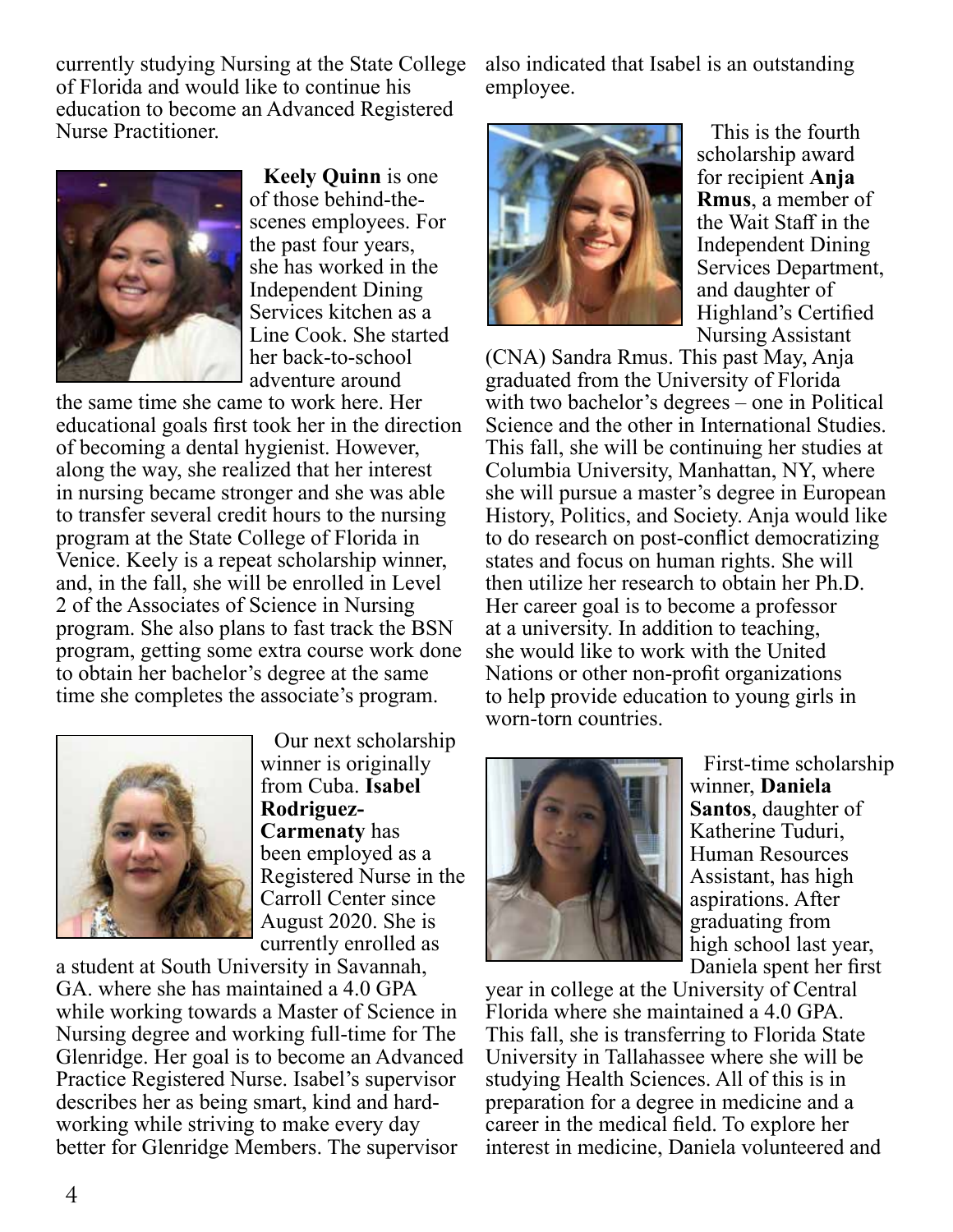shadowed various medical facilities including Sarasota Memorial Hospital (SMH). There she could perform 8-hour shifts accompanied by a nurse, which gave her a deeper insight into how doctors manage their work and what nurses do during a typical workday. All of this has encouraged her more to pursue a career as a doctor in the medical field.



Our next two recipients are not new to The Glenridge family or to the Academy Scholarship program. **Carson Taylor** has been a member of the Wait Staff in the Independent Dining

Services Department for four years. He is a repeat recipient of an Academy Scholarship. In the fall, he will be transferring from the State College of Florida with his associate degree to the University of Central Florida. He plans to continue his studies, earning a bachelor's degree in Business. His professor stated in his letter of recommendation that Carson achieved a 3.5 GPA while working two jobs and managing a demanding college schedule. The professor further stated that Carson demonstrated intregrity, diligence, and a strong work ethic.



Our longest employed individual earning an Academy Scholarship is **Halsey Taylor.** She has been a member of the Wait Staff in the Independent Dining Services Department for eight

years. Halsey completed her undergraduate work at the University of Central Florida. She is now pursuing a master's degree at Nova Southeastern University in Ft. Lauderdale-Davie, FL in Communication Sciences and Disorders. This past May, Halsey began

her first clinical rotation at Invo Therapy in Sarasota, where she is working alongside children with behavioral challenges and speech disorders. Additionally, through her experiences at The Glenridge, she hopes to expand her knowledge of speech pathology within the geriatric population.



Earning her second Academy Scholarship is **Grethel Trujillo**. She joined The Glenridge in 2019 as a Registered Nurse in the Carroll Center. Grethel immigrated to the United States

from Cuba, where she was a physician. She is currently attending on-line classes at West Coast University in Dallas while working toward a bachelor's degree in nursing. After earning her BSN, she would like to continue her education and earn a Master of Science in Nursing degree, with a Specialization in Family and Geriatric Practice. According to one of her instructors, Grethel is a wonderful professional, who prides herself on lifelong learning and growth. Her Glenridge supervisor also commented in her letter of recommendation that her clinical skills as a full-time float nurse have been extremely important to the work they do every day in the Carroll Center.

Whether these 17 individuals are embarking on their formal education or continuing their academic learning, everyone at The Glenridge wishes them well and we look forward to hearing their success stories. Our commitment to life-long learning is clear with the awarding of \$51,000 in Academy Scholarships this year. Add to that the scholarships awarded by the Kay Pezzillo Arts Fund, and you will see that the Academy continues to enhance its own program. Please read the next article to learn about the individuals recognized through the Arts Fund.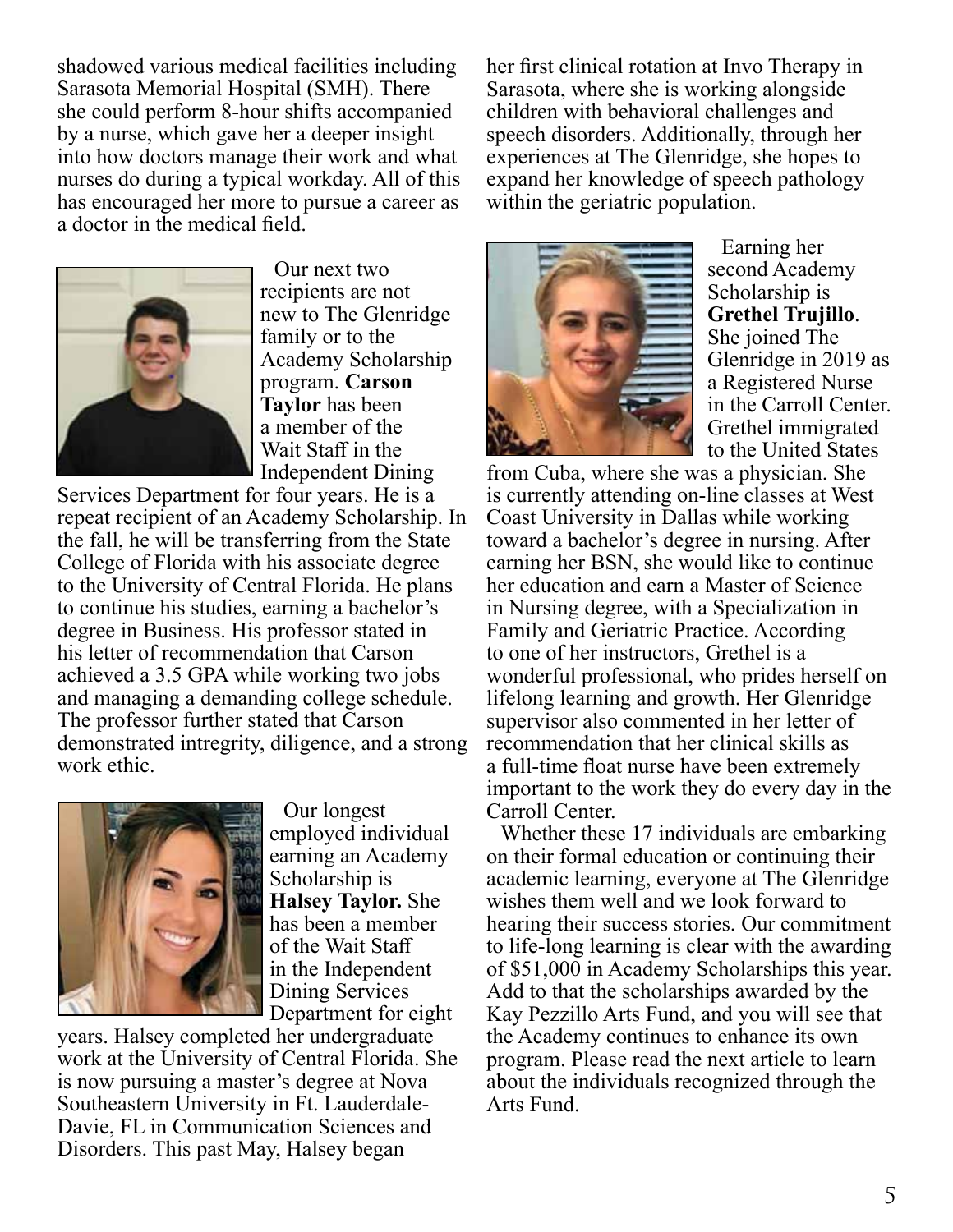## **Four Students Receive Kay Pezzillo Arts Fund Scholarships**

In its first year of existence, the Kay Pezzillo Arts<br>Fund has awarded four Glenridge family members n its first year of existence, the Kay Pezzillo Arts with \$3,000 scholarships. To qualify for a scholarship under this program, the student must be studying a form of art. Areas of study may include Business of Art & Design, Game Arts, Graphic Design, Illustration, Motion Design, Photography & Imaging, Virtual Reality Development, Visual Studies, and Interior Design.



Earning her first scholarship is employee **Nadia Fianko**. Nadia is a two-year employee of the Independent Dining Services Department. She is studying Film on-line at Tallahassee Community College and plans to transfer to a four-year university

to obtain a bachelor's degree in Fine Arts with a concentration in either directing or production. In researching various graduate programs or reading about and learning from industry experts, she understands some of the best ways to become successful in this field is to gain experience through different internships and working as an extra on a set. According to the professor who wrote her letter of recommendation, she described Nadia as a young lady possessing the qualities of loving life, her family, and her education.



The State College of Florida is where our employee, **Ernesto Jimenez**, is studying Graphic Design. Ernesto has been employed as a Dietary Aid/Server in the Health Services area for two years. His passion for art started when he was young. He would draw

on his bedroom walls with crayons and then wash it off so that he would not get in trouble. When he got his first laptop, he installed photoshop and other design programs so that he could take his art to another level. In middle school, he signed up for art competitions and recreational art classes after school. Then in high school, he began his journey into formal art education by taking a pre-graphic design class. After he earns his degree, Ernesto would like to work for a marketing firm as a designer. This is his first scholarship through The Glenridge.



Our third Kay Pezzillo Arts Scholarship winner is **Jesus Moraga**, a two-year employee in the Independent Dining Services Department. Jesus is attending Manatee Technical College in Bradenton, where he is studying Drafting. Ultimately, he would like to become an

architect. When he was a child, he considered himself a creative individual, creating toys and decorations for his home. Someday, he would like to own his own company in which he could assist others in creating their homes, where people feel comfortable and happy with themselves and their families. Jesus has earned a perfect 4.0 GPA in his formal studies. This is his first scholarship.



**Aaron Plonczynski** is a firsttime scholarship winner. He is the son of Christina Guimond, Director of Business Office Operations. A recent graduate of Manatee School for the Arts in Palmetto he plans to attend the State College of Florida in the fall to study Film. Aaron took his first film class when

he was a sophomore in high school. The class consisted of recording film and editing them for viewing. Although he enjoyed recording the films, his main interest was in the video editing process. According to the letter of recommendation written by Aaron's Honors Instructor, he displays enthusiasm for his work, creativity, is a joy to teach and a prized member of his class. His talent was displayed in a film he made for a class assignment, starting with the selection of whatever genre or medium he chose to the finished project. The project had to reflect an understanding of the key features discussed in class. Aaron exhibited awareness and innovation and earned an A on the project.

Congratulations to all these individuals as they continue to enhance their awareness of art and the impact it can have in our world. We are proud of each of these students and wish them the very best as they continue their educational endeavors.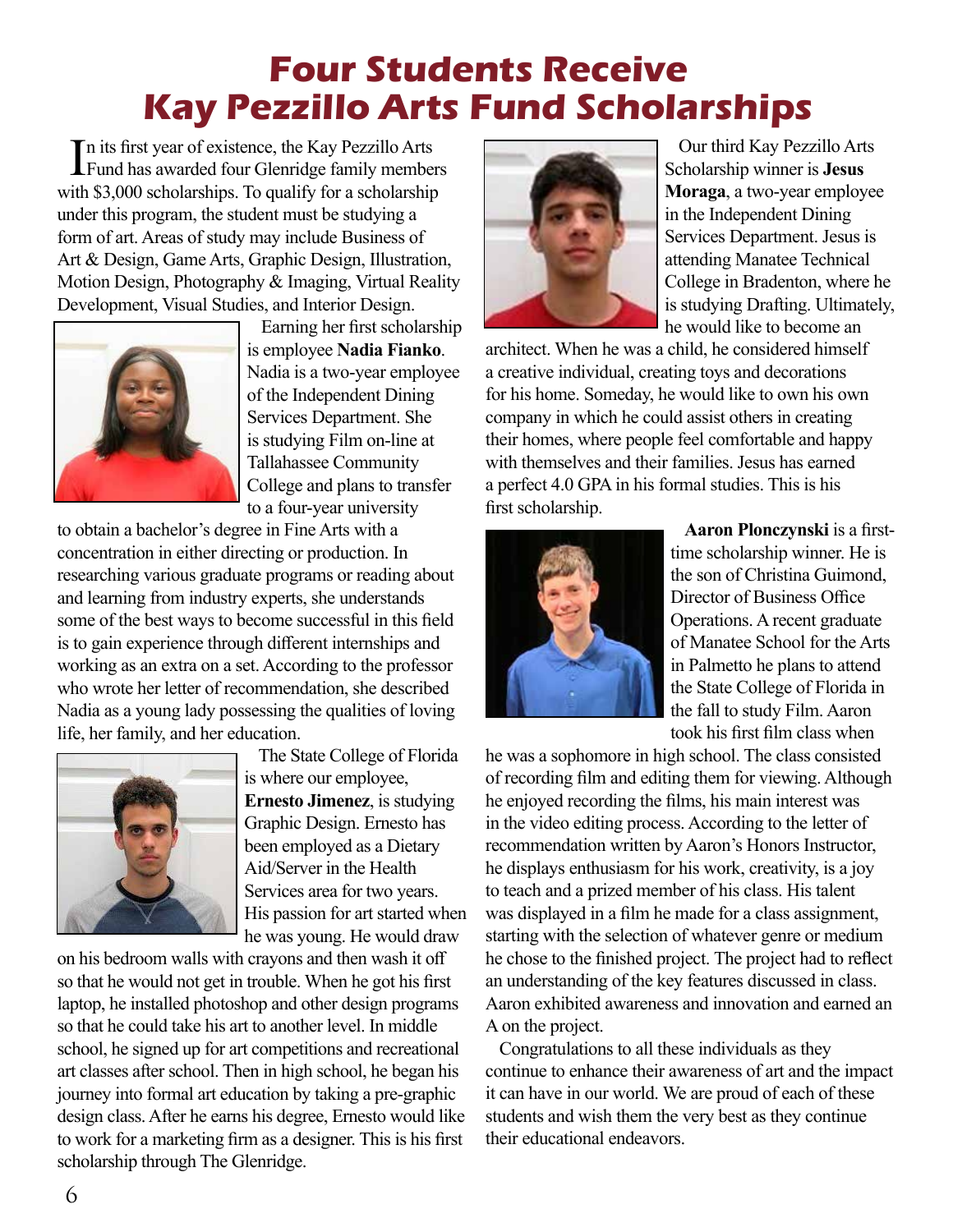Scholarship Recipient Says "Thank You"

The annual scholarship program is something the Academy and The Glenridge family looks forward to each year. Employees and children of employees vie for the Academy's prestigious award. Selection is based on a Career Goals Essay, Professional, Civic and/or Volunteer Activities, Academic Performance, Letters of Recommendation from supervisors and instructors, and the candidate's ability to benefit from higher education. The Selection Committee spends hours reviewing each applicant's submission portfolio and based on a numeric calculation, the recipients are selected.

The Academy Scholarship Fund is not just Bunny Nesbit, Dean of the Academy, even though she plays an instrumental role in the program each year. It is every Glenridge Member who donates to the Fund to support its mission of *"life- long learning."* To all those Members who support this fund, the Foundation says thank you. And so did a scholarship recipient. Here, in part, is a letter received from a grateful employee. She was unable to attend the presentation ceremony on June 14.



*Helen Giannis*

*Dear Ms. Nesbit and Members of the Academy:* 

*"I did not find out about my scholarship until June 15. What a wonderful surprise! What a wonderful blessing in the wake of a year overflowing with challenges and uncertainties for all. I thank the Academy from the bottom of my heart for deeming me worthy. Once again, you have entrusted me and inspired me to continue my nursing studies and pursue my Bachelor of Science in Nursing.*

*I feel extremely fortunate and proud to be part of The Glenridge Carroll Center. I have 'grownup' here! First, as a home health aide, then as an LPN and now as an RN pursing my BSN. The past year has posed so many challenges for all of us, but we are enduring despite them! I thank The Glenridge Academy for helping me to endure and allowing me to help our members endure!*

*In closing, I wish my fellow recipients much success in their future educational endeavors! Thank you for allowing me to be amongst you!"*

*With appreciation and respect, Helen Giannis*

Helen's letter says it all. Earning an Academy Scholarship is an honor. Congratulations to the 2021 recipients. We look forward to April 2022 when we announce the next competition.